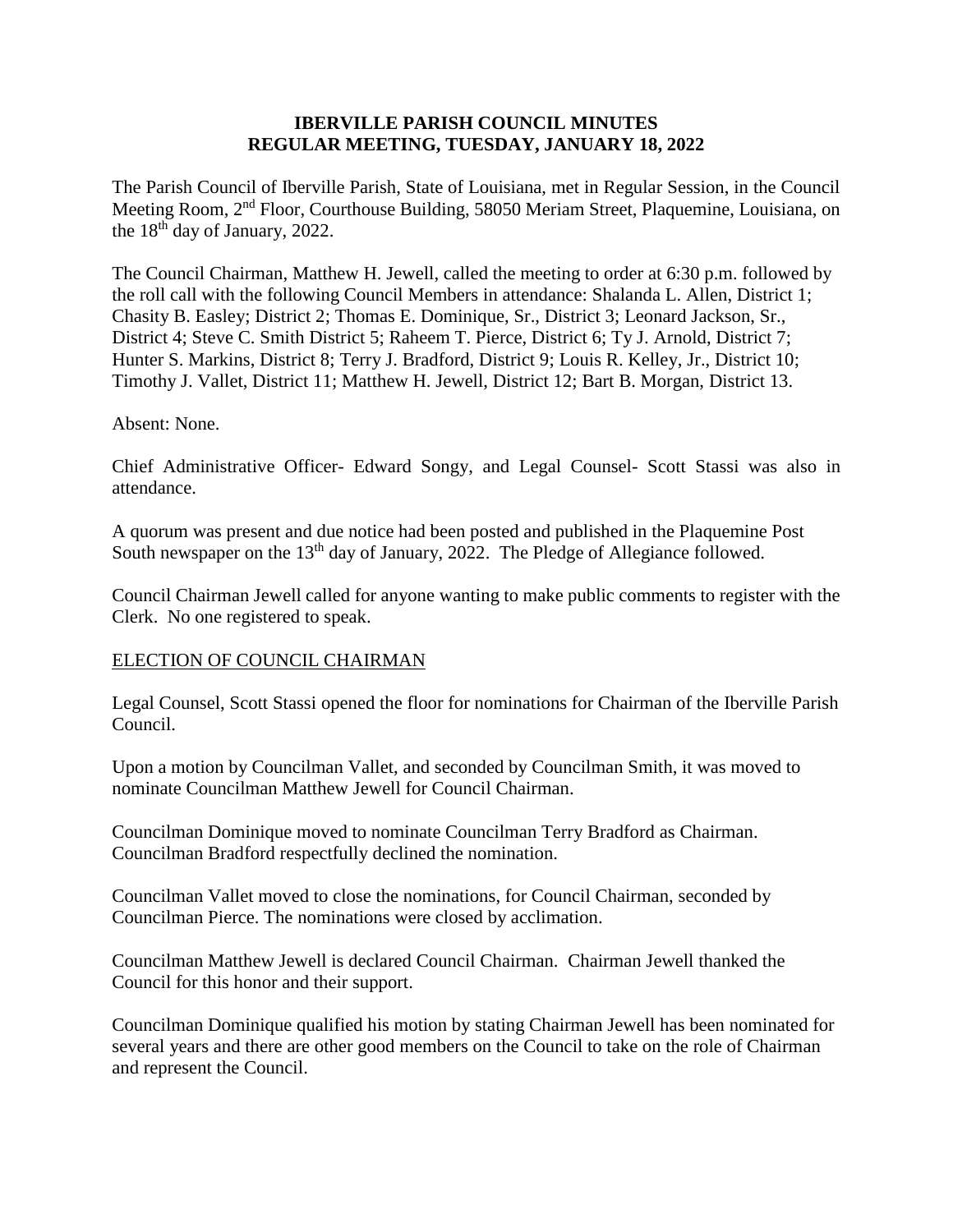## ELECTION OF COUNCIL VICE CHAIRMAN

Legal Counsel, Scott Stassi opened the nominations for Council Vice Chairman.

An original motion was made by Councilman Morgan, seconded by Councilman Vallet, to nominate Councilman Leonard Jackson, Sr. for Council Vice Chairman.

A substitute motion was made by Councilwoman Allen, seconded by Councilman Pierce to nominate Councilman Ty Arnold for Council Vice Chairman.

Councilman Vallet moved to close the nominations, for Council Vice Chairman, seconded by Councilman Markins. The nominations were closed by acclimation.

The substitute motion having been duly submitted to a vote, was not adopted by the following yea and nay votes on roll call:

YEAS: Allen, Jackson, Pierce, Arnold. NAYS: Easley, Dominique, Smith, Markins, Bradford, Kelley, Vallet, Morgan. ABSTAIN: None. ABSENT: None.

The substitute motion fails.

The original motion having been duly submitted to a vote, was adopted by the following yea and nay votes on roll call:

YEAS: Allen, Easley, Dominique, Jackson, Smith, Pierce, Arnold, Markins, Bradford, Kelley, Vallet, Morgan. NAYS: None. ABSTAIN: None. ABSENT: None.

The original motion passes.

Councilman Leonard Jackson, Sr. is declared Council Vice Chairman. Vice Chairman Jackson thanked the Council for this honor, and promised to carry out all of his duties as Vice Chairman. He stated we are all elected to serve this Parish and we all have to work together to serve effectively. He stated he is dedicated to every resident of Iberville Parish.

### PRESENTATIONS AND APPEARANCES

- A) Resolution of Condolence for Janice Dickerson
	- A resolution of condolence was read aloud and presented to the family of the late Janice Dickerson by Councilman Pierce and Councilman Dominique.
	- A picture was taken for the newspaper.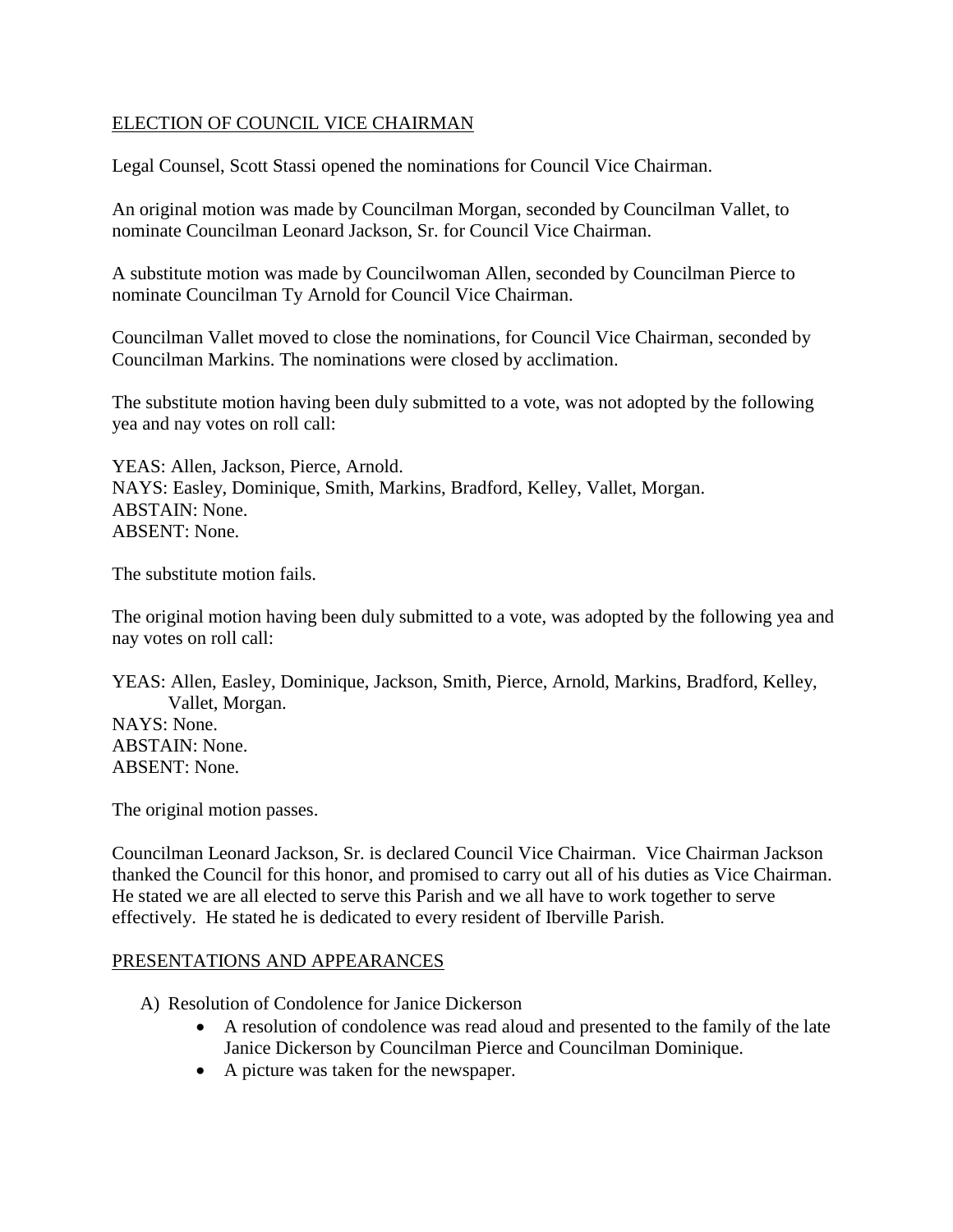## APPROVAL OF MINUTES

Upon a motion by Councilman Jackson, and seconded by Councilman Arnold, it was moved to wave the reading of the minutes of December 21, 2021 and approve as written. The motion having been duly submitted to a vote was duly adopted by the following yea and nay votes on roll call:

YEAS: Allen, Easley, Dominique, Jackson, Smith, Pierce, Arnold, Markins, Bradford, Kelley, Vallet, Morgan.

NAYS: None. ABSTAIN: None. ABSENT: None.

The motion was declared adopted by the Chairman.

## PRESIDENT'S REPORT

- CAO, Edward Songy Jr. spoke on behalf of President Ourso's absence.
- The Bayou Grosse Tete Clean-up project is nearing completion.
- The Courthouse security renovation was delayed due to items being on back order but they have now been received. The project is nearing completion.
- The canal project in District 4 is also near completion.
- There will be a Spring Job Fair on March 15, 2022 at 1 p.m. held at the Addis Community Center. The job fair is sponsored by the Iberville Chamber of Commerce and the West Baton Rouge Chamber of Commerce.
- The latest COVID-19 statistics were presented to the Council. From December 13, 2021 to January 13, 2022 Iberville Parish has had 1,223 cases of COVID-19. The Iberville Parish Health Unit administers COVID-19 vaccinations on Thursdays from 9 a.m. to 3 p.m.

## FINANCIAL REPORT

Finance Director, Randall Dunn stated the Finance Department is currently closing out the year to begin working on the financial audit. He stated the federal government is raising the interest rates to combat inflation, which means the cost of doing business is getting higher and higher. Once inflation goes up, the rates go up and the chemical plants may start pulling back because the demand for their product is goes down during inflation. The federal government is planning to raise rates three times this year.

### OLD BUSINESS

None.

### NEW BUSINESS

A) Introduction of Ordinances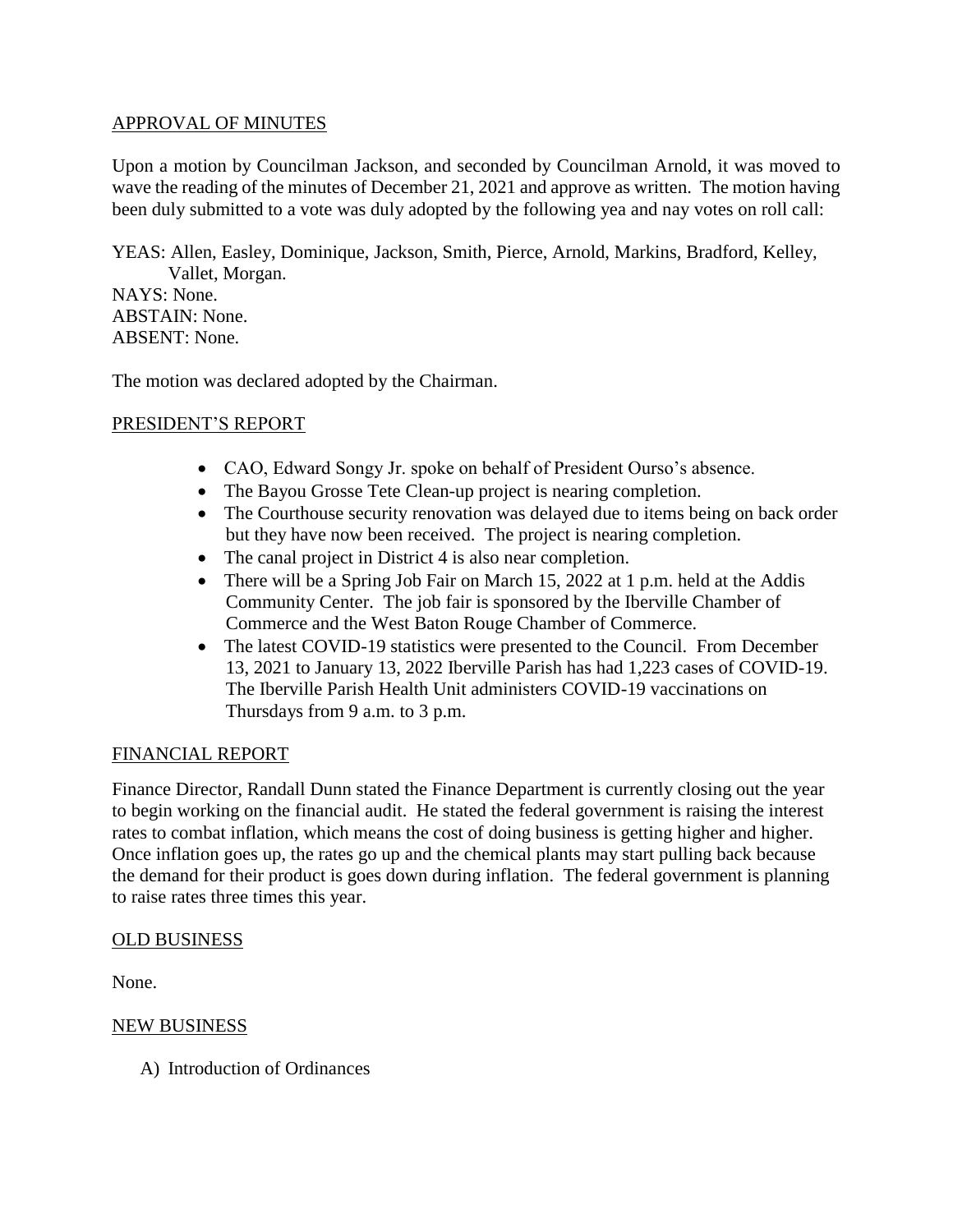- 1) Ordinance to provide for guidelines for residential, commercial and industrial development of land located within the unincorporated areas of Iberville Parish east of the Mississippi River to provide for safety & welfare of life and property of residents
- 2) Ordinance to authorize the purchase of a 2.5-acre tract of land from Plaquemine Elks Lodge No. 1398

Upon a motion by Councilman Kelley, seconded by Councilman Bradford it was moved that a public hearing be held on Tuesday, February 15, 2022 at 6:00 p.m. on the introduced ordinances.

The motion having been duly submitted to a vote, was duly adopted by the following yea and nay votes on roll call:

YEAS: Allen, Easley, Dominique, Jackson, Smith, Pierce, Arnold, Markins, Bradford, Kelley, Vallet, Morgan. NAYS: None. ABSTAIN: None.

ABSENT: None.

The motion was declared adopted by the Chairman on January 18, 2022.

# RESOLUTION COMMITTEE REPORT

The Resolution Committee met on Tuesday, January 18, 2022 at 6:15 p.m., followed by the roll call with the following Resolution Committee Members only in attendance: Smith, Vallet, Arnold, Kelley, Markins, Jackson, Dominique, Morgan.

Absent: Pierce.

The following resolution was read aloud by Mr. Songy:

A) Resolution authorizing Star Communications and the Iberville Parish Council to partner to increase broadband service to Iberville Parish's unserved and underserved areas

Councilman Vallet made a recommendation to forward the resolutions to the regular meeting, seconded by Councilman Kelley. The recommendation having been duly submitted to a vote was duly adopted by the following yea and nay votes on roll call by Resolution Committee Members only:

YEAS: Smith, Vallet, Arnold, Kelley, Markins, Jackson, Dominique, Morgan. NAYS: None. ABSTAIN: None. ABSENT: Pierce.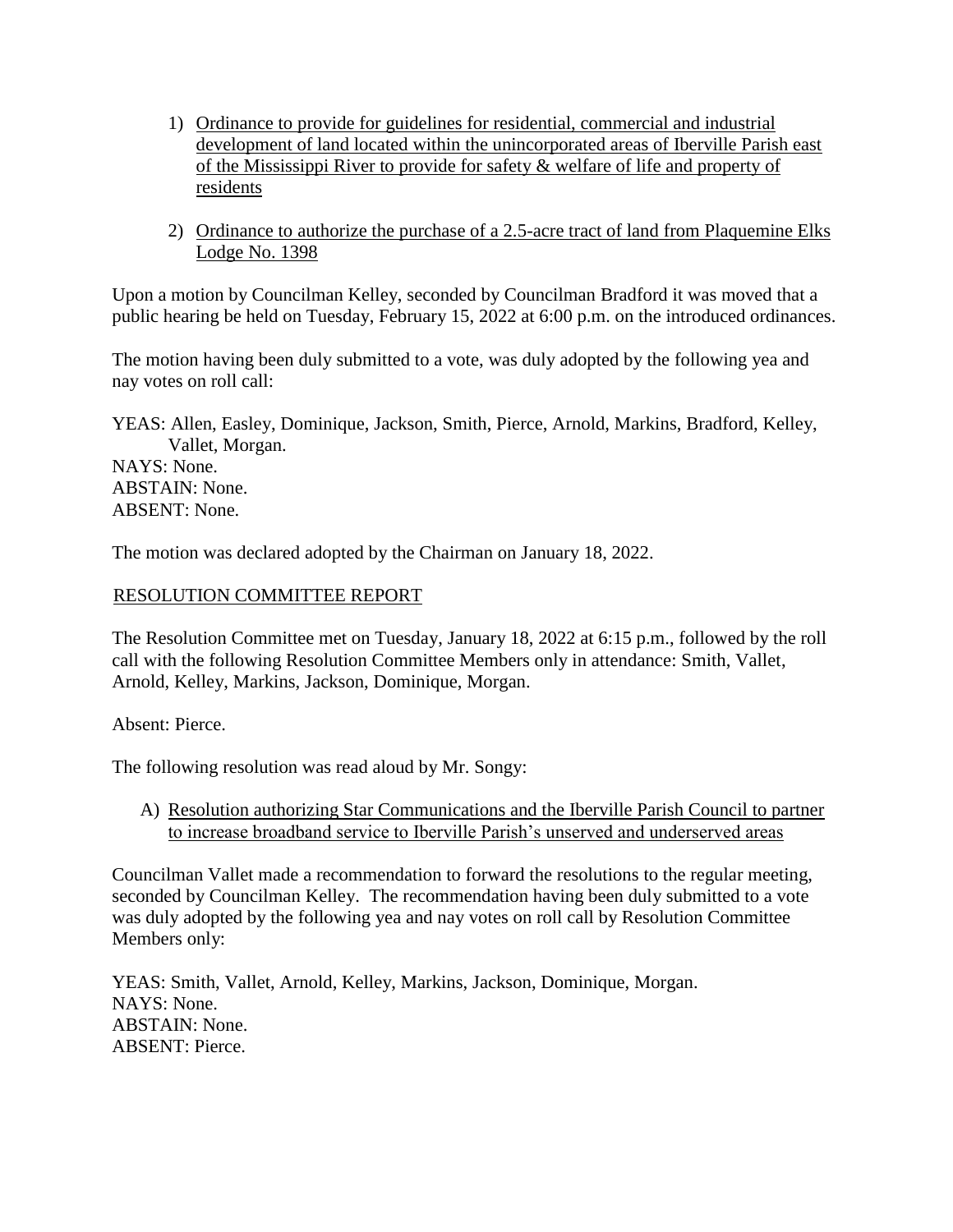The recommendation was declared adopted by the Chairman to forward this item to the regular meeting.

During the Regular Meeting:

# **RESOLUTION IPC# 2022-001**

## **RESOLUTION AUTHORIZING STAR COMMUNICATIONS AND THE IBERVILLE PARISH COUNCIL TO PARTNER TO INCREASE BROADBAND SERVICE TO IBERVILLE PARISH'S UNSERVED AND UNDERSERVED AREAS**

The following resolution was introduced by Councilman Vallet and seconded by Councilman Kelley.

As the elected councilmen and representatives of the citizens of Iberville Parish, Louisiana we recognize the ever-expanding need for and importance of highspeed broadband. High speed broadband has become a necessary part of everyday life. High speed broadband, or the lack thereof, impacts the life of nearly every citizen of Iberville Parish.

We also recognize the digital divide that exist throughout Louisiana as well as in our own parish and among our residents. As the council we are actively seeking ways to bridge this digital divide. Whether those be public/private partnerships, state or federal funds, and other creative sources.

Whereas the state of Louisiana has made grant funds available through the Granting Unserved Municipalities Broadband Opportunities, GUMBO for short program for the express purpose of making highspeed broadband available to the most underserved areas of the state. We the council feel that it is our responsibility and opportunity to seek partnerships and opportunities to take advantage of these funds.

Whereas Star Communications, a local ISP, has approached the Iberville Parish Council about working with the Parish to bring Highspeed Broadband service to some of the unserved areas of the parish.

Whereas Star Communications has demonstrated an acceptable history of service in parishes similar in size and scope to Iberville Parish, have demonstrated a successful history of pursuing, applying for, and winning similar grants, and have demonstrated an ability to meet the requirements of most state and federal grants.

Wherefore let it be resolved that Iberville Parish, Louisiana agrees to work with Star Communications in pursuit of a Granting Unserved Municipalities Broadband Opportunities, GUMBO for short Grant from the State of Louisiana. We agree to lend our support to this Grant, including, but not limited to, providing reasonable access to rites of ways, lending knowledge of infrastructure, location of existing utilities, compliance with State and local laws, and all other reasonable means necessary to secure the above referenced grant.